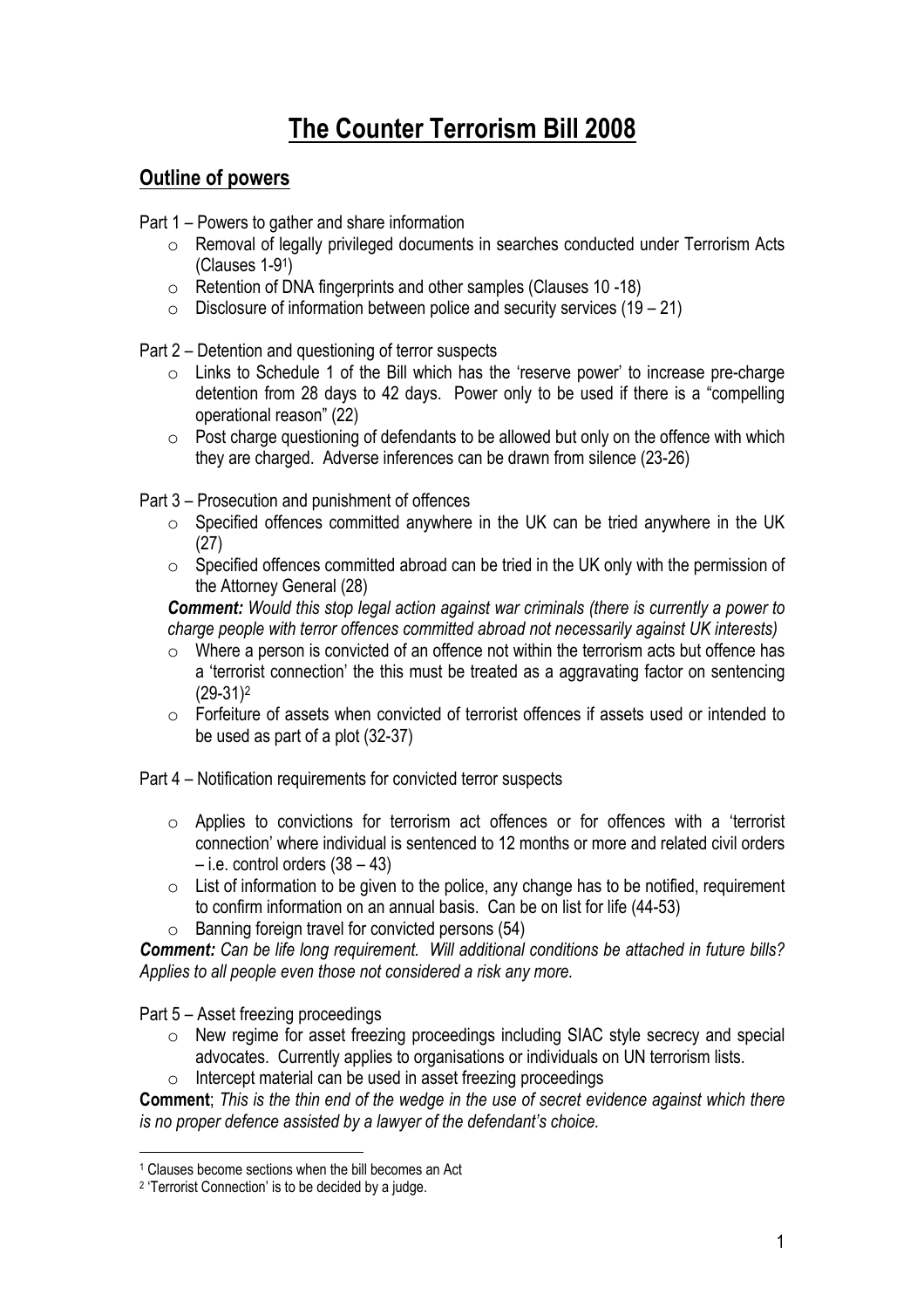#### Part 6 – Inquests and Inquiries

- o **Coroners'** inquests can take place without a jury if the Home Secretary authorises it because it is in the interest of national security or the interest of the relationship between the UK and another country or in the public interest (64)
- o Specially appointed coroners if a certificate under clause 64 is in effect. Powers and duties of coroner changed from Coroners Act 1988. Home Secretary can revoke appointment of Coroner in special circumstances.(65)
- $\circ$  Intercept evidence can be given to Coroner in clause 64 circumstances (67)

**Comment;** *This is a way for the police, security, and armed forces to avoid public scrutiny in cases ranging from deaths in police custody, repeats of the Jean-Charles de Menezes killing, the death of people like Baha Mousa in Iraq, and inquests into the deaths of British Service Personel*

o Intercept evidence can be given to Inquiry panel and Counsel if an Inquiry is held under Inquiry Act 2005 (66)

Part 7 - Miscellaneous provisions

 $\circ$  Definition of terrorism is amended to include 'racial cause.' (68)

*Comment: This will allow cases normally prosecuted as incitement to racial hatred to be prosecuted as 'terrorist' offences.* 

- $\circ$  New offence Eliciting, publishing or communicating information on armed forces which is likely to be use to terrorists (69)
- o Amended offences
	- o Failing to disclose information about a suspected terrorist offence; expands definition of employment to include voluntary workers (70)
	- O Control orders
		- Powers of entry and search (71)
		- Meaning of involvement in terrorism –related activity (72)
		- Time allowed for representations by controlled persons (73)
		- Applications for anonymity (74)
	- o Forfeiture of cash (75-76)
- o New Provisions
	- $\circ$  Policing of gas facilities and funding for that (77-82)
	- $\circ$  Special advocates can now be appointed in Northern Ireland (83)
- Part 8 Supplementary provisions
	- $\circ$  Terrorism is defined as s.1 TA 00 as amended by clause 68 of this bill
	- $\circ$  Terrorist Connection An offence has a terrorist connection if the offence (a) is, or takes place in the course of an act of terrorism, or (b) is committed for the purposes of terrorism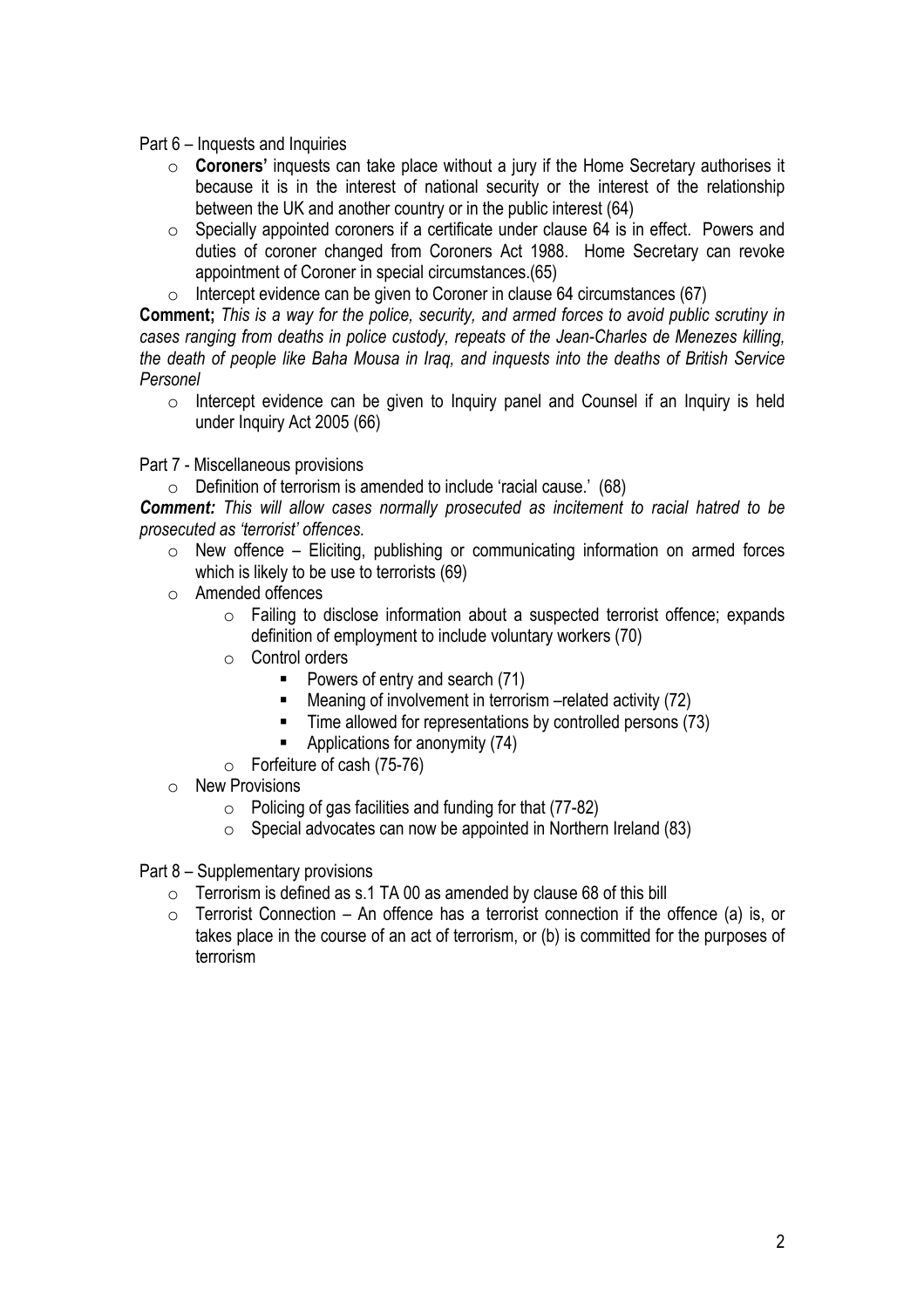# **Detail**

 $\overline{a}$ 

### **Part 1 – Powers to gather and share information (1-21)**

 $\circ$  Removal of documents, including legally privileged<sup>3</sup> documents, in searches conducted under Terrorism Acts (Clauses 1-9)

Power to remove documents if search is authorised under any of the current terrorism acts.(1) It is also an offence to obstruct a constable in the execution of his duties under clause 1.(2) May not remove a document if the constable reasonably believes that it is legally privileged or has a legally privileged part of it. However, if a document is taken and then found to be legally privileged he must return it as soon as is practicable.(3) A record must be made of the withdrawal.(4) Documents must not be retained for more than 96 hours.(5) Access to documents from person they were taken from or occupier of building where they were taken from authorised by Officer in Charge of the case.(6) Documents seized under (1) may not be photographed or copied unless they are electronic and then only to provide a hard copy of it.(7) Document to returned when time limit expires(8).

o Retention of DNA fingerprints and other samples (Clauses 10 -18)

Allows the taking of fingerprints and other samples including DNA, hair, footprint, nail etc from people subject to a control order. These samples can be taken without consent and reasonable force can used to take them.(10) Applies to Scotland (11) and NI (12). Transitional provision(13)

Retention of all samples (i.e. not just those taken from controlled person) is allowed and can be cross checked against all other police and both security services' records. Adds a power to use these samples in the interests of national security.(14-17)

 $\circ$  Disclosure of information between police and security services (19 – 21)

Any information can be given to, or disclosed by, the security services to carry out their job as set out in law, regardless of any duty to keep the information private or of any other restriction (19) other than information subject to the Data Protection Act or the Regulation of Investigatory powers Act.(20) Security agencies include MI5, MI6 and GCHQ (21)

*This is to facilitate the use and expansion of the National DNA Database and other databases. Power to use samples in the interests of national security expands on the usual powers which allow the use of samples in the detection of crime etc. Therefore, they can use/check samples on the database in situations where no crime is being investigated. In addition, samples taken in normal police investigations can be checked by all other police and security agencies. Another step towards the joining up of all information databases.* 

<sup>3</sup> Legal privilege protects confidential communications between the lawyer and their client or between the lawyer and a third party with a view to advising their client.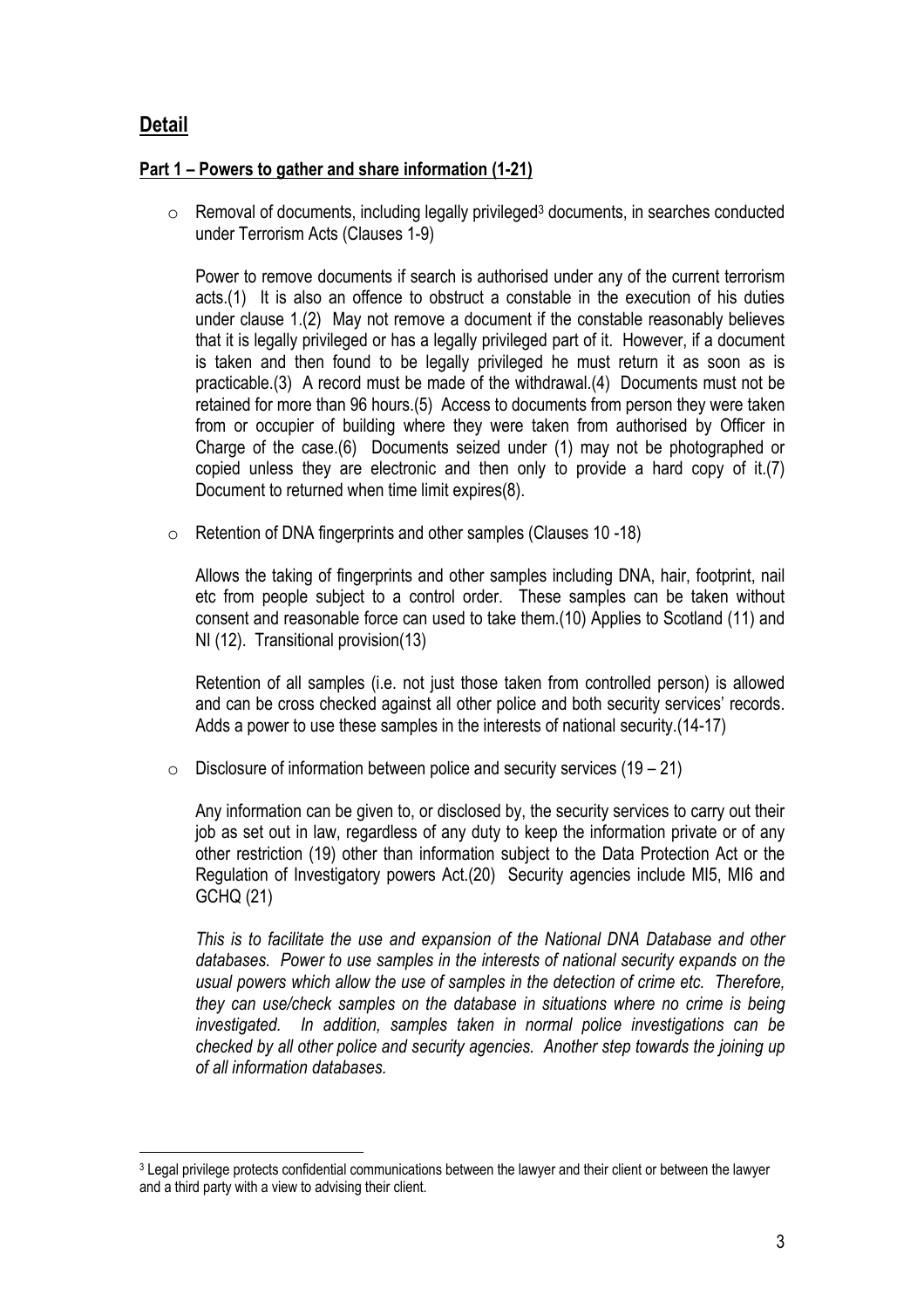#### **Part 2 – Detention and questioning of terror suspects (22 – 26)**

o Links to Schedule 1 of the Bill which has the 'reserve power' to increase pre-charge detention from 28 days to 42 days. Power only to be used if there is a "compelling operational reason" (22)

The reserve power is available to the Home Secretary once the Director of Public Prosecutions and a chief officer of Police, or their equivalents in Scotland and NI, agree in a report that there is a 'compelling operational need.'

The report must contain:

A statement from both persons that there are reasonable grounds for believing that the detention of one or more persons beyond the current limit of 28 days is necessary in order to obtain or preserve 'relevant evidence,' or pending the examination and analysis of relevant evidence or material (Computers, phones etc) that might give rise to relevant evidence. The report must give details for this belief. The report must also assess that the police are acting diligently and expeditiously in their investigation.

'Relevant Evidence' = evidence relating to commission of an terrorist offence within s.40(1)(a) by detained person or that detained person falls within s.40(1)(b) TA 2000<sup>4</sup>

Once this report is agreed the Home Secretary may make the order for the reserve power which allows the detention of any people currently detained and anyone subsequently detained to be held for up to 42 days. The power lasts for 60 days (or 30 if no vote takes place in Parliament). Applications to detain someone for up to 42 days once the power is in effect must be made on a case by case basis to a senior judge.

The Home Secretary must inform Parliament that the power is in effect within two days or as soon as reasonably practical. The statement must say that a terrorism investigation is under way or an act of terrorism has occurred and that there is exceptional operational need. The HS must say she is satisfied that the power is urgently needed for that investigation and that is ECHR compatible. The statement may not include any detail that might prejudice the detained person or criminal proceedings.

*i.e. the basis of the report and any detail put in the report will not be given to the house or anyone else. There is no indication that the report and its details will be released to the public at any stage during or after the process.* 

Both houses must have a vote and approve of the power within 30 days or it lapses. If one house of parliament votes against the power then it must lapse immediately.

*If the power is ordered close to the 28 day limit then Parliament may not have time to vote the power down before a person is held for more than 28 days. If Parliament is in recess then the HS can recall Parliament but it is not a requirement. In addition, will MPs have a free vote on the power?* 

<sup>4</sup> Need to check TA 00 to see what are the implications of this.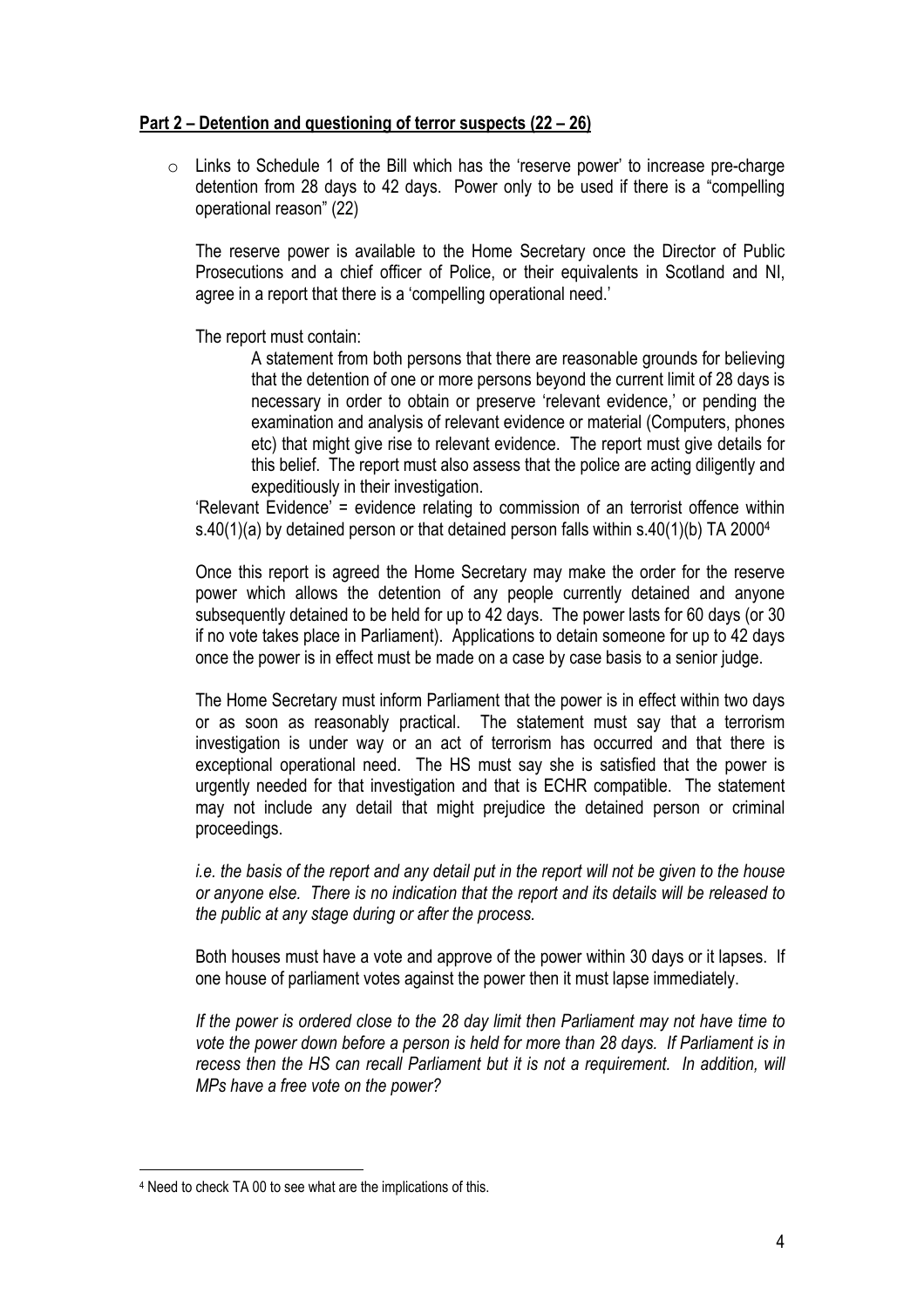Any person detained under these powers when the power lapses due to a negative vote or at 30 days where no vote has taken place or at 60 days on expiry of the power, must be released immediately.

Applications on a case by case basis to a senior judge (High Court or above) made every 7 days for a maximum 7 day extension (up to the 42 day limit). Judge can decide to extend detention for less time than asked for. Applications must give notice to the detainee, grounds for extension, representation and any information that is to be withheld.

If a person is held for more than 28 days then the HS must lay a statement before parliament as soon as is reasonable practicable. Statement does not say anything more than the perfunctory procedural information about when the detention was extended beyond 28 days, how long it will be extended for, the court that extended detention and where the person is being held.

After the reserve power period has ended, a review must be carried out by the Government's independent reviewer of terrorism legislation (Lord Carlile QC). The review must include whether the power should have been granted in the circumstances, whether the procedure was properly followed, and whether it was justified in each individual case. Report sent to HS within 6 months of the power lapsing and then HS must lay report before Parliament.

 $\circ$  Post charge questioning of defendants to be allowed but only on terrorism offence with which they are charged or summonsed to appear or if charged with an offence that has a terrorist connection. Adverse inferences can be drawn from silence (23-26); i.e. if a detained person makes no comment in interviews, after they have been charged with an offence, and then brings forward a defence in court, then the court may believe that the person has made up the defence or that defence they had at the police station would not stand up to questioning.

*Post charge questioning can be initiated on the basis that the person has been charged with a 'terrorism offence' and may continue for as long as the police want to up to trial. The police do not have to comply with codes of practice under the Police and Criminal Evidence Act 1984 which guarantee minimum standards in questioning and detention.* 

*In normal circumstances it is possible for the police to question a suspect after charge but only if the interview is necessary 1) for preventing or minimising harm to a person or the public; 2) to clear up ambiguity in answers from pre-charge interviews; 3)if new information comes to light after charge and it is in the interests of justice. The change means that there does not have to specific reason for post charge questioning and failure to answer questions could act against an individual at trial.* 

*The potential for relentless questioning leading to faulty information or false confessions will increase. Although the police should only question an individual about the offence in question, it is very likely that these interviews will become a 'fishing exercise' and will require a very experienced and resolute legal advisor to protect the interests of a suspect.*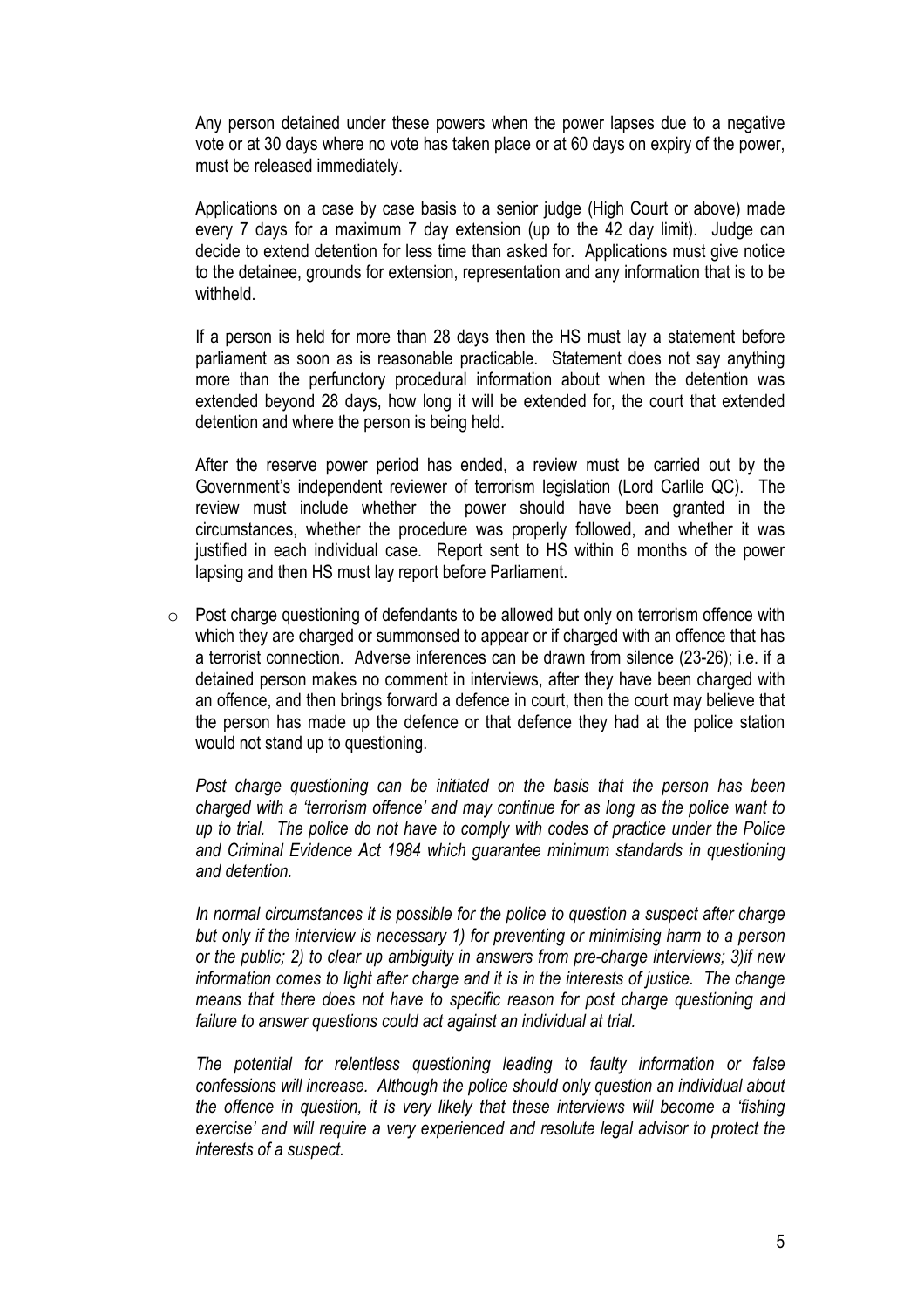### **Part 3 – Prosecution and punishment of offences (27-37)**

- o Specified offences committed anywhere in the UK can be tried anywhere in the UK (27). Procedural point. If an offence is committed in Scotland or NI, for instance, then they could be tried in an English court and vice versa.<sup>5</sup>
- o Specified offences committed abroad can be tried in the UK only with the permission of the Attorney General (28)

The AG must consent before the DPP can bring a prosecution against a person for an act committed abroad. This amends s.117(2A) of TA00 and s.19(2) of TA 06. The list of offences that can be tried in this way are any of those in the TA 00 and part 1 of TA06.

*The question must be asked why there is any need for political involvement in a decision to prosecute. Can the DPP not be trusted? Will this mean that any action by*  lawyers on behalf of campaign groups to try Israeli war criminals or the like be *politically vetoed? This is based on Lord Carlile's recommendations.* 

o Where a person is convicted of an offence not within the terrorism acts but offence has a 'terrorist connection' this must be treated as an aggravating factor on sentencing (29- 31).6

*Again, this is a Lord Carlile recommendation. Some Judges have been also lobbying for tougher sentences in their summing up at the end of trials. Judge Fulford has been at the forefront of this attitude. The issue of the terrorist connection will be hugely contentious. Deciding whether something is part of a terrorist will be left for a judge after hearing evidence and representations from the Prosecution and Defence. There will be no need to prove it beyond a reasonable doubt. Judges already have discretionary powers to take into account the circumstances of an offence when deciding the appropriate sentence.* 

Offences where Terrorist Connection to be considered (Schedule 2 of CT Bill 08)

*Standard offences such as Homicide offences, explosives, kidnapping, poisons etc but others that stand out as having possible protest or other implications.* 

- *s. 2 Aviation Security Act 1982, Destroying, damaging or endangering safety of aircraft – Damaging Aircraft nose cones like Ploughshares activists*
- *s.1 Aviation and Maritime Security Act 1990, Endangering safety at aerodromes – Fairford protests etc*
- *s.10 of the same act, seizing or exercising control of fixed platforms Environmental protests*
- *An offence under Channel Tunnel (Security) Order 1994, safety of tunnel safety – illegal immigration now a terrorist offence?*

<sup>5</sup> Further analysis needs to be done by someone versed in Scottish law to see how this would affect a Defendant. 6 Further analysis needed to see what sentences for the list of 'terrorist connection' offences are already available and really see what the impact of this could be.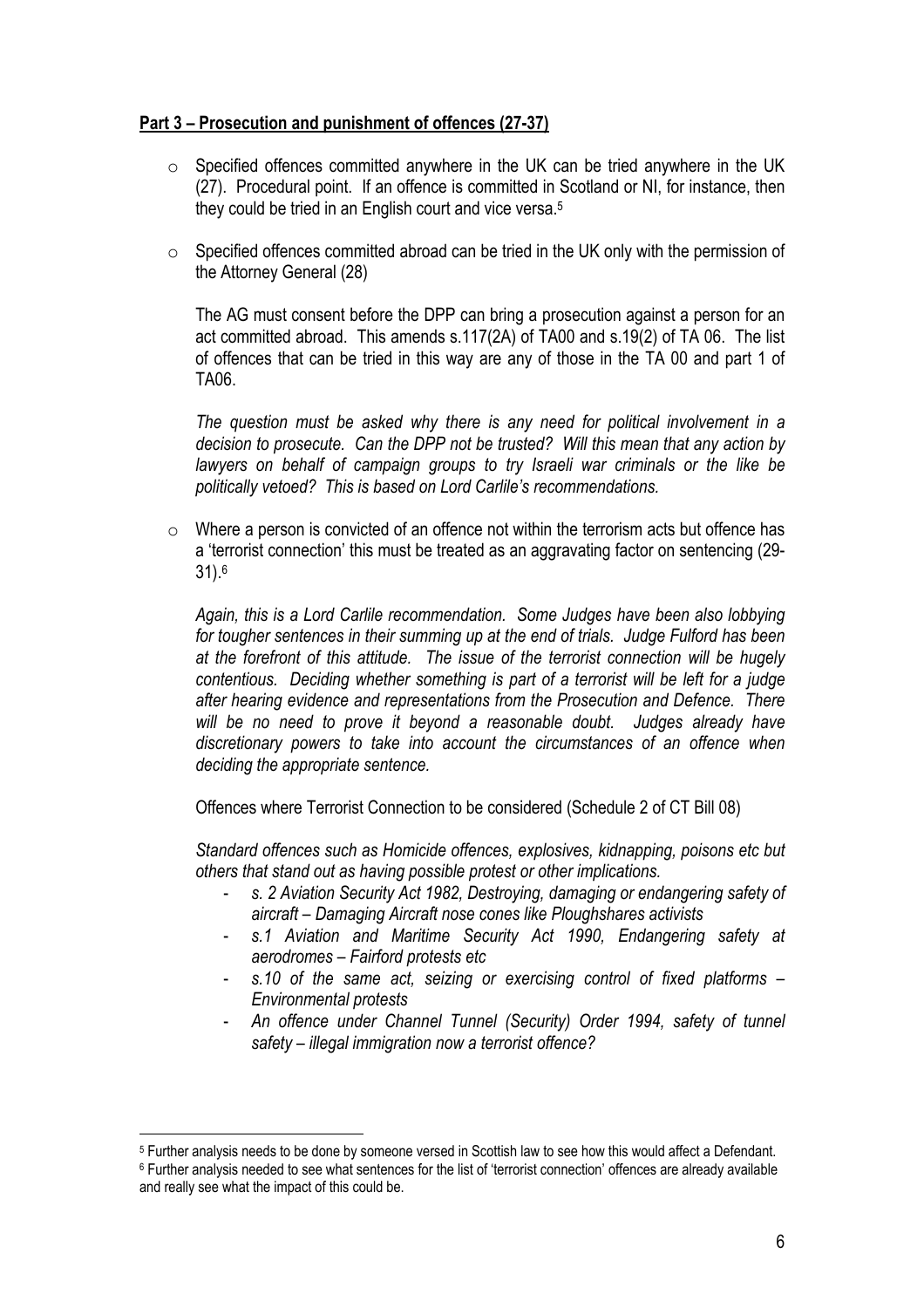*The explanatory notes say that these offences are the ones most frequently prosecuted in terrorism cases, but has there been a single prosecution related to terrorism for endangering fixed platforms?* 

HS has the power to add offences to the list that could have terrorist connection, if approved by parliament.(31)

 $\circ$  Forfeiture of assets when convicted of terrorist offences if assets used or intended to be used as part of a plot (32-37)

Person convicted of Terrorist Financing offences<sup>7</sup> may have money or property forfeited if it had been used for the purposes of terrorism or they intended that it should be used or had reasonable cause to suspect it might be used for terrorist purposes.

Applies to other terrorist offences as well (s.54 TA00 weapons training, ss.57,58,58A possession of things or information for the purposes of terrorism, ss.59,60,61 inciting terrorism outside of the UK, s.2 TA06 terrorist publications, s.5 preparation for terrorist acts, ss9&11 radioactive devices and all terrorist connection offences, and offences of incitement, aiding and abetting, encouraging any of the above offences<sup>8</sup>, however, the conditions from Terrorist Financing are slightly different. The conditions are that it had been used for the purposes of terrorism or they intended that it should be used **or**  the court believes that it would be used for terrorism unless forfeited.

Clause 35 allows a court to compensate a victim of a terrorist act if they have suffered a personal injury, loss or damage. Anyone who has an interest in a property that potentially will be forfeited can make representations to court.

*There is no definition of person and so this clause may apply to a company; on the basis that Companies have legal personality and therefore are treated as individuals. The compensation would come from money/property forfeited.* 

*Does this mean that a family could lose their house because of the action of another? In addition, could someone in joint possession of property lose it because that they had 'reasonable cause to suspect' even if they are not convicted of failing to disclose information to the police.* 

<sup>7</sup> Applies to ss.15 to 18 of TA 00 – Terrorist Financing provisions.

<sup>8</sup> It does not seem to include other terrorist offences. The legislation is very clear as to which offences it applies to further analysis is needed to be sure.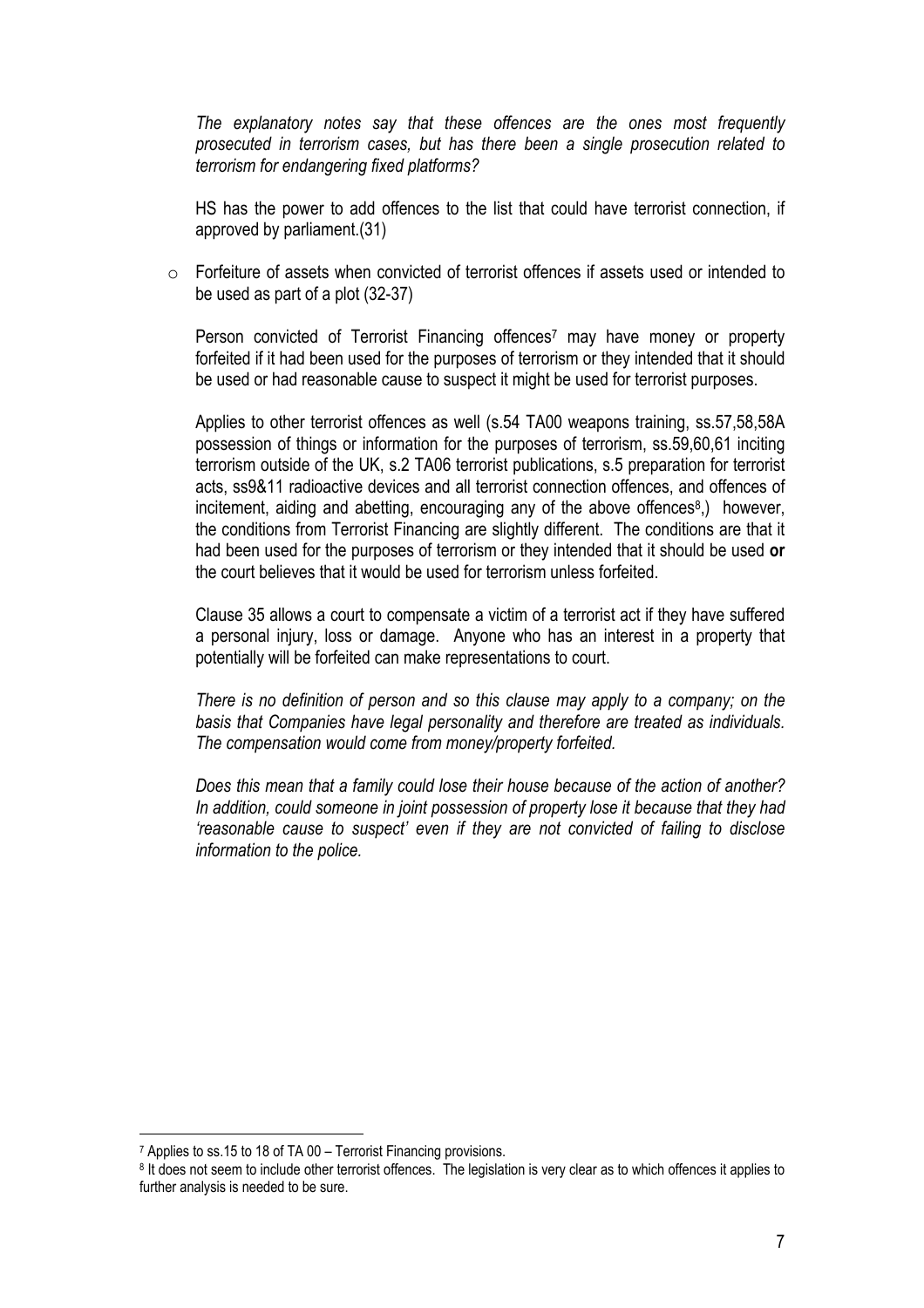#### **Part 4 – Notification requirements for convicted terror suspects (38 – 55)**

o Applies to convictions for offences under the terrorism acts or for offences with a 'terrorist connection' where an individual is sentenced to 12 months or more9 and related civil orders  $-$  i.e. control orders  $(38 - 43)$ 

HS can amend list of offences if approved by parliament and amend the sentence threshold if approved by Parliament *(i.e. reduce the length of sentence required before these provisions will apply.)* 

*This clause is retroactive and will apply to anyone convicted and sentenced in relation to a terrorism offence (but not terrorist connection) before commencement of the CT Act 08 if immediately before commencement they are imprisoned, on licence, unlawfully at large.* 

o List of information to be given to the police, any change has to be notified, confirm information on an annual basis. Can be on list for life (44-53)

Must give the following information within 3 days of being sentenced:

DOB, NI Number, the person's name(s) on the date that they were sentenced, home address(es), addresses where the person regularly stays (7 days or more, or 2 or more periods within 12 months which would amount to 7 days) any proscribed information (regulations made by HS approved by parliament). All changes must be notified within 3 days of the change.

Person must re-notify the police of all this information on an annual basis. The person will be fingerprinted, photographed and iris scanned on re-notification.

If sentenced to over 5 years (or an Indeterminate sentence for Public Protection<sup>10</sup>) then the notification scheme applies for life. If sentenced to less than 5 years then scheme applies for 10 years post release.

These provisions also apply to any person found not guilty by reason of insanity or disability but who is found to have done the act that would attract a sentence of over 12 months.

Failure, without reasonable excuse, to comply or providing false information is an offence which could attract a maximum five year sentence.

*With regard to addresses where somebody regularly stays; this could mean that you would have to give the names of all family or friends or hotels where an individual may stay the night. It will lead to the further isolation of people as their friends or family may not want to have that kind of attention from the authorities.* 

<sup>9</sup> Further analysis needed to find out how many offences have starting sentences of less than 12 months imprisonment.

<sup>&</sup>lt;sup>10</sup> An IPP sentence could be 2 years but with the IPP addition means that the person has to complete courses that show they are no longer 'dangerous.' Therefore, their sentence is indeterminate. Enormous controversy on these sentences due to lack of provision of courses that allow someone to prove they are no longer dangerous.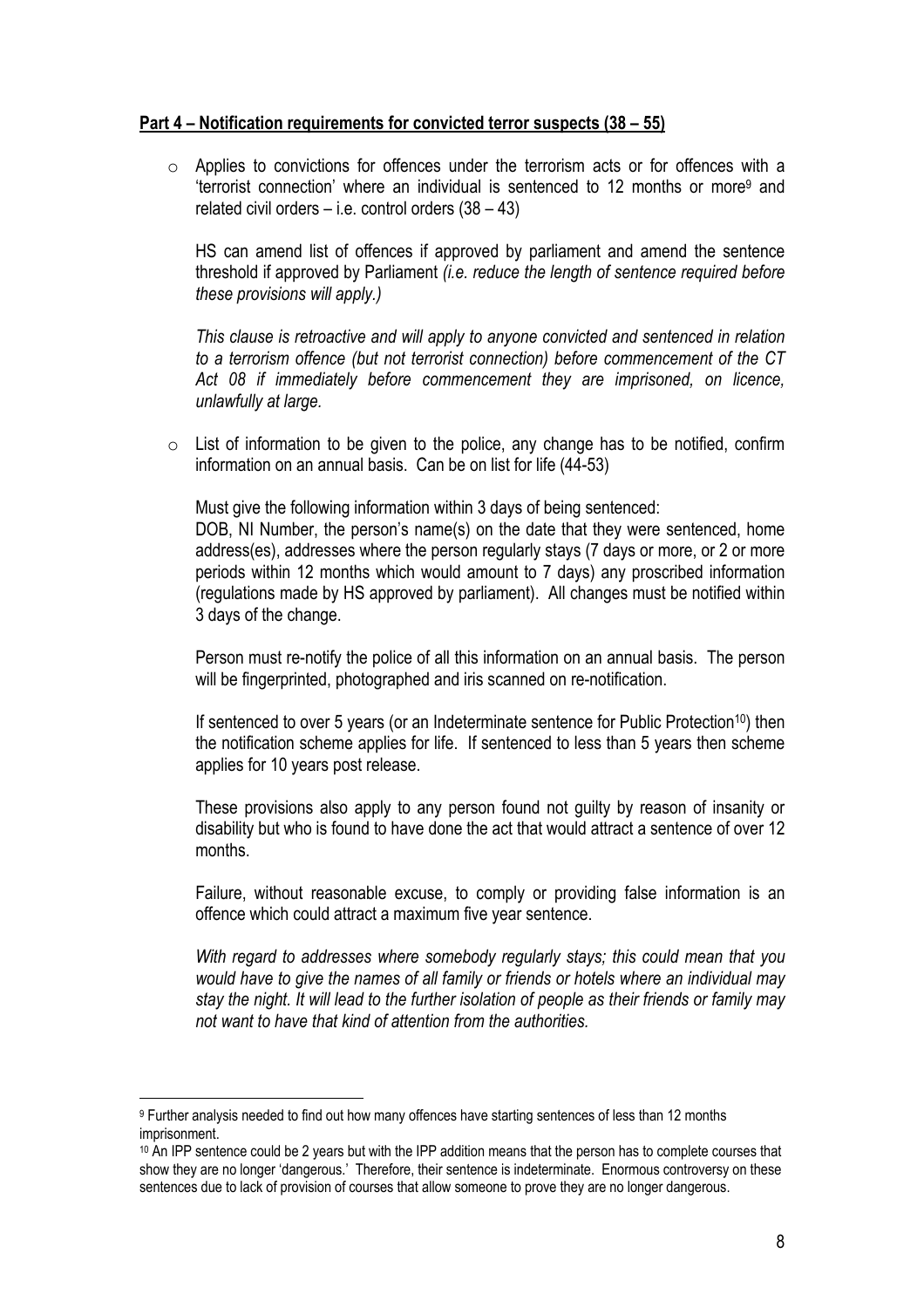*There are many ways in which the person could commit a notification offence unintentionally, and the capacity for confusion as to when they must notify the authorities is large, e.g. if a hotel booking goes wrong and s/he has to stay somewhere else, or if s/he has to change travel plans due to some weather emergency, should the person notify.* 

*There is no opportunity for the person's inclusion in the list to be reviewed or appealed.*

Notification Orders can apply to a foreign national who was convicted of a "corresponding foreign offence" but is in the UK, and can apply to a UK national convicted abroad who returns/ is deported to the UK. (53) A 'corresponding foreign offence" is one that would fall under terrorism laws in the UK or the offence took place in the course of an act of terrorism or was for the purposes of terrorism. The person must receive a sentence of 12 months or more or would have done in the UK. It is possible to appeal against the decision to make a notification order for a "corresponding foreign offence," on the basis that the facts are wrong or that there is not a corresponding offence or puts the prosecution to proof.

*The definition of corresponding foreign offence is so wide that normal acts of political activism could come within its ambit.* 

 $\circ$  Foreign travel for convicted persons (50 and 54)

Anyone subject to the notification scheme must notify the police if they intend to travel abroad including date of departure, the country(ies) they are travelling to, their point of arrival and any other information about the **person's** departure or movements outside the UK as required by regulations (as yet not made but must be approved by parliament). If they return, they must notify the police.

Specific to each individual, Foreign Travel Restrictions (54) can be ordered which ban a person from travelling to certain countries or only allowing them to travel to certain countries or even ban them from travelling outside the UK at all.

*The first two parts would only work if the person returned to the UK and it could be proved they went somewhere they should not. Will MI6 track people or will they ask foreign governments to track individuals?*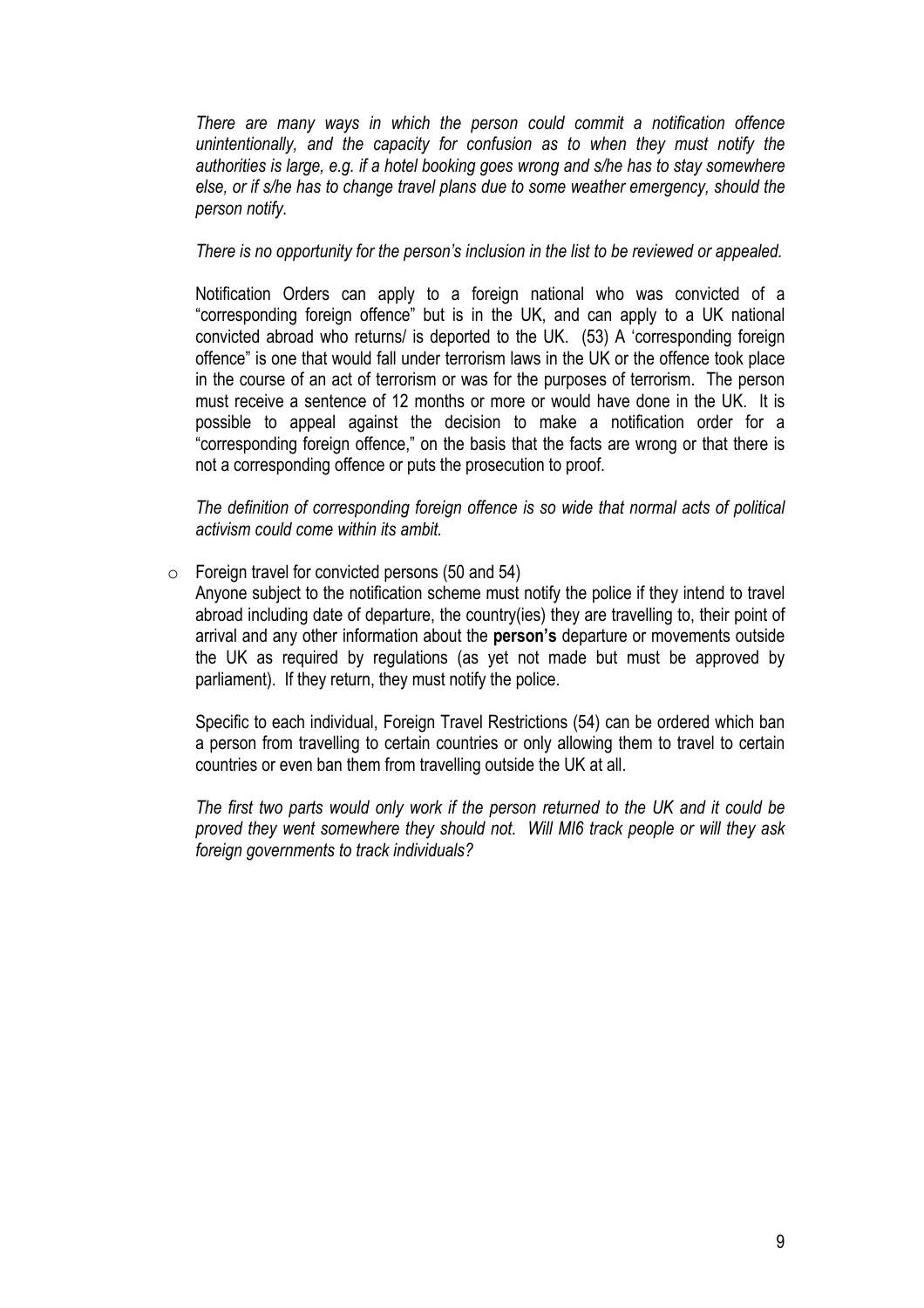### **Part 5 – Asset freezing proceedings (56-63)**

o New regime for asset freezing proceedings including SIAC style secrecy and special advocates.

This new regime currently only applies to UN terror lists of designated organisations or individuals. *(Will this be amended at a later date to include US Treasury or UK lists.)*

In deciding how the proceedings should be formulated the Judge should balance the need for the subject of proceedings to be 'properly reviewed' (i.e. fair proceedings) AND that information should not be disclosed that is contrary to the public interest. *(Note public interest not national security)*

The following parts that can be varied when balancing these two things:-

- a. The mode of proof (beyond reasonable doubt or balance of probabilities) and evidence (burden of proof)
- b. Enabling the proceedings to happen with out a hearing
- c. Legal representation
- d. Enabling the proceedings to take place without full disclosure (to the person or their legal rep) as to why a person is subject to the proceedings
- e. Enabling the hearing to take place without the person who is subject to it or their legal representatives
- f. Appointment of special advocates
- g. If proceedings take place without the person subject to it, then they can receive summaries of the evidence

The first time the power is to be used the Lord Chancellor should decide how the proceedings should be formulated. The LC must then lay this before parliament and they must be approved by both houses within 40 days (not including recess etc). The LC must consult the Lord Chief Justice first.

Treasury can make an application in private to not disclose evidence. Special advocates would represent the other side. If a judge agrees not to disclose evidence then he may ask the Treasury to provide a summary of the evidence for the defence. If the judge refuses to agree to a Treasury application and the Treasury elect not to disclose that evidence or to provide a summary, then the judge can direct that the Treasury cannot rely on the evidence.

*However, where there is evidence that would undermine the Treasury's case or support the defence's case, the judge has no power to compel the Treasury to disclose evidence that he knows exists and that undermines the Treasury's case.* 

o Intercept material can be used Asset Freezing Proceedings (60)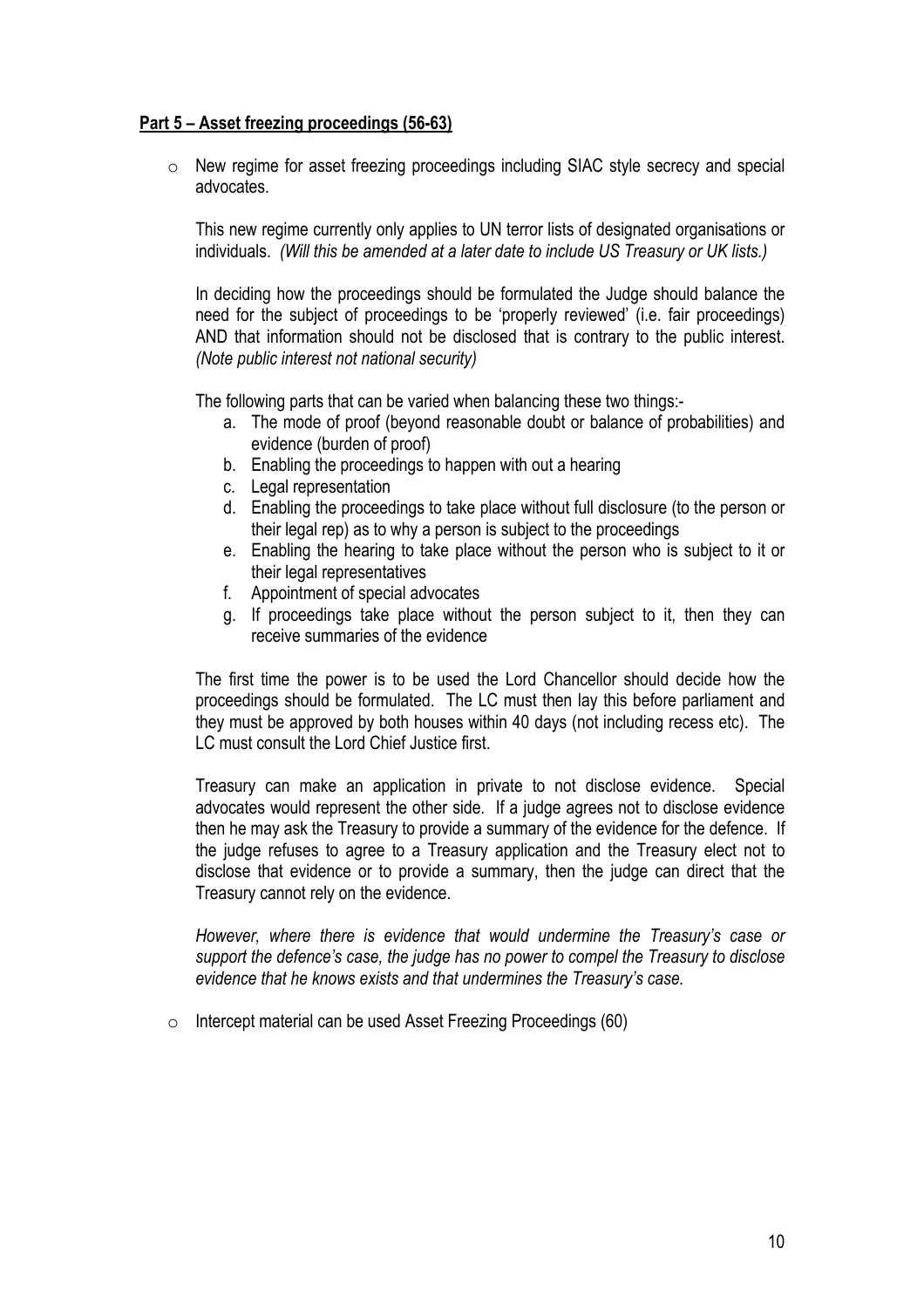- Part  $6$  Inquests and Inquiries<sup>11</sup>
	- o **Coroners'** inquests can take place without a jury if the Home Secretary authorises it because it is in the interest of national security or the interest of the relationship between the UK and another country or in the public interest (64)

*Note that the reasons for secret inquests are extremely broad and includes diplomatic considerations. This is a way for the police, security, and armed forces to avoid public scrutiny in cases ranging from deaths in police custody, repeats of the Jean-Charles de Menezes killing, the death of people like Baha Mousa in Iraq, and inquests into the deaths of British Service Personnel.* 

*This clause will apply to all inquests that have started when the legislation is passed and all future inquests. The specially appointed coroner can be 'parachuted' into any ongoing inquest and take over proceedings.* 

 $\circ$  Specially appointed coroners if a certificate under clause 64 is in effect. Powers and duties of coroner changed from Coroners Act 1988. Home Secretary can revoke appointment of Coroner for misbehaviour.(65)

*'Activist' coroners (like the coroner currently conducting inquests in the deaths of British soldiers) could be dismissed by the Home Secretary. Will this amount ot Interference in the judiciary?* 

- $\circ$  Intercept evidence can be given to Coroner in clause 64 circumstances (67) only if the Coroner deems it necessary.
- o Intercept evidence can be given to Inquiry panel and Counsel if an Inquiry is held under Inquiry Act 2005 (66)

<sup>11</sup> See INQUEST http://inquest.gn.apc.org/pdf/2008/INQUEST\_press\_release\_secret\_custody\_inquests.pdf